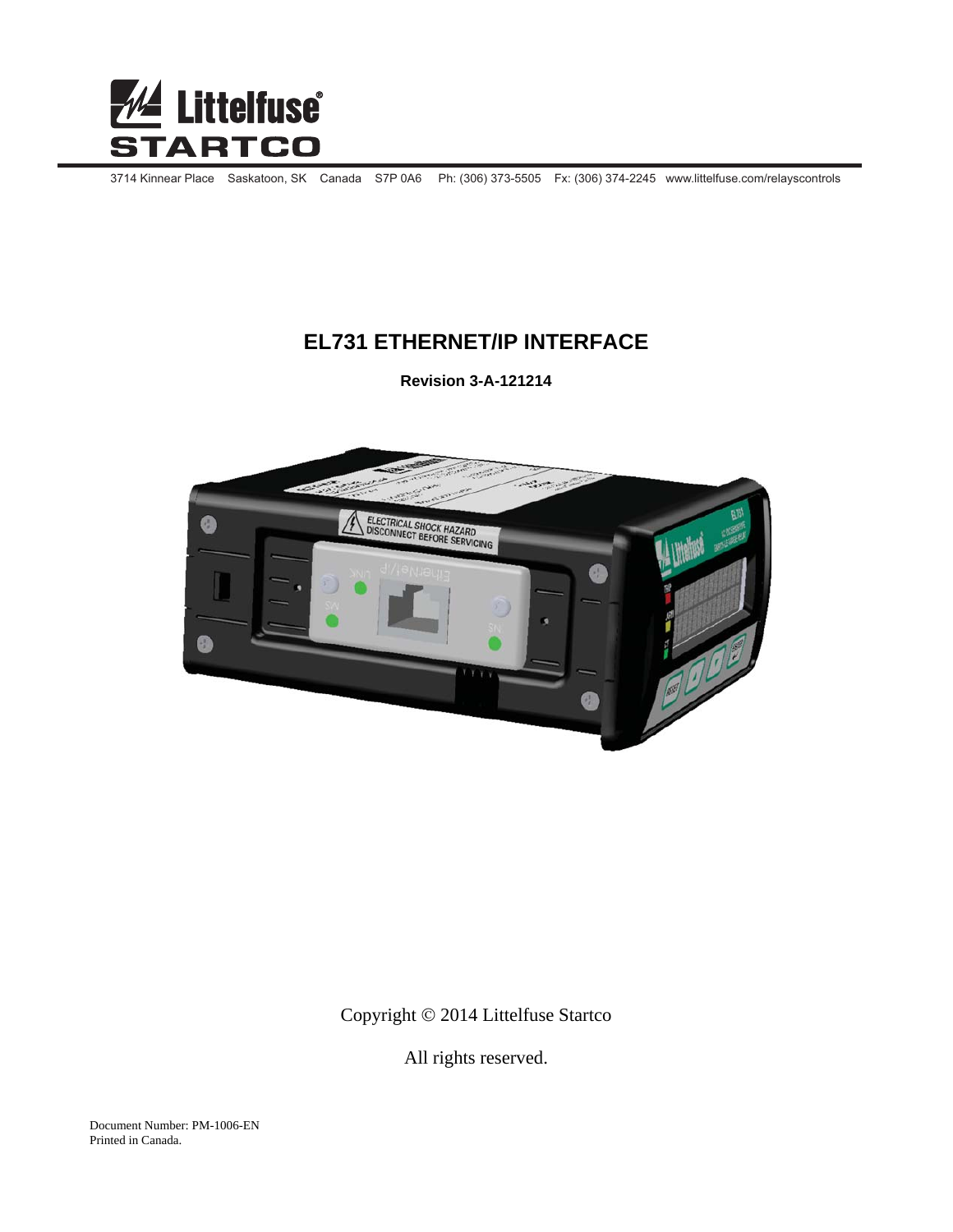

This page left intentionally blank.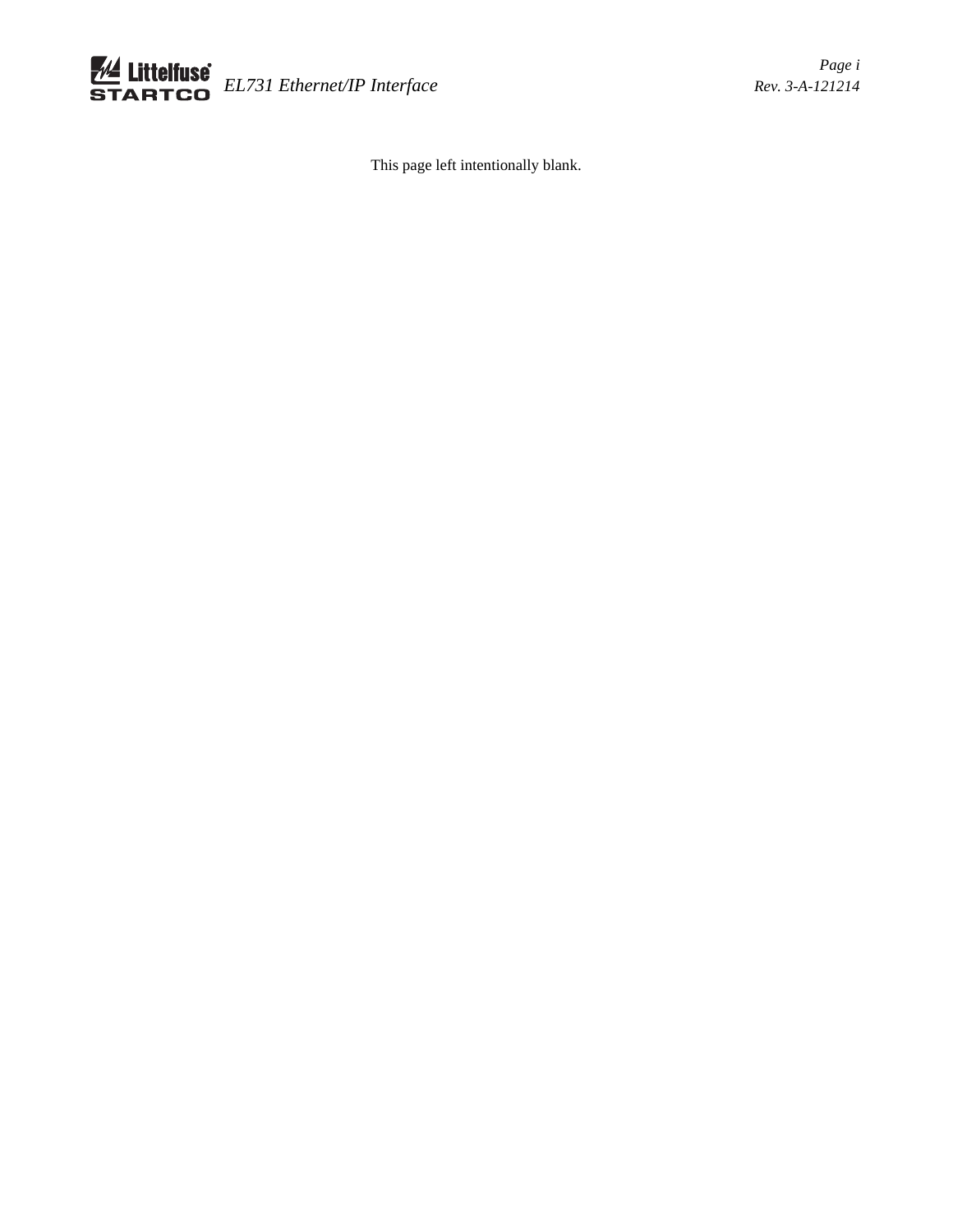# **TABLE OF CONTENTS**

#### **SECTION PAGE**

| $\mathbf{1}$ |                                                 |  |
|--------------|-------------------------------------------------|--|
| $\mathbf{2}$ |                                                 |  |
| 3            |                                                 |  |
|              |                                                 |  |
|              |                                                 |  |
|              |                                                 |  |
|              | Appendix A EL731 Ethernet/IP Interface Revision |  |
|              |                                                 |  |

## **LIST OF FIGURES FIGURE** PAGE

3.1 LED Indicators ....................................................... 1

# **LIST OF TABLES**

#### **TABLE** PAGE

| 3.1 |                                                      |
|-----|------------------------------------------------------|
| 3.2 |                                                      |
| 3.3 |                                                      |
| 4.1 | Assembly Class (4), Instance (0), Attributes 2       |
| 4.2 | Assembly Class (4), Instance (100), Attribute (3). 2 |
| 4.3 | Assembly Class (4), Instance (150), Attribute (3). 2 |
| 4.4 | Assembly Class (162), Instance (0), Attributes 2     |
| 4.5 |                                                      |
| 4.6 |                                                      |
| 4.7 |                                                      |
|     |                                                      |

# **DISCLAIMER**

Specifications are subject to change without notice. Littelfuse Startco is not liable for contingent or consequential damages, or for expenses sustained as a result of incorrect application, incorrect adjustment, or a malfunction.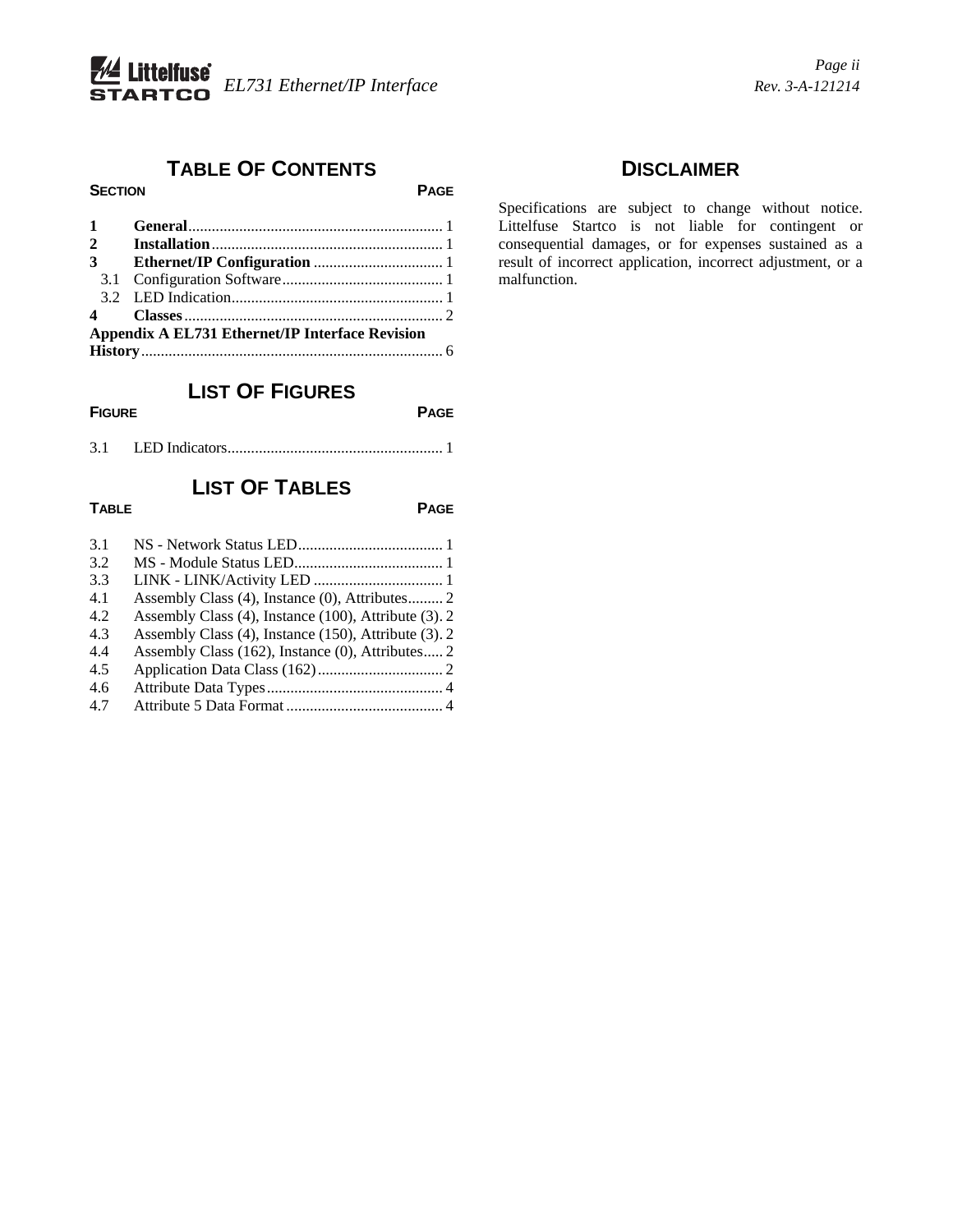

This page left intentionally blank.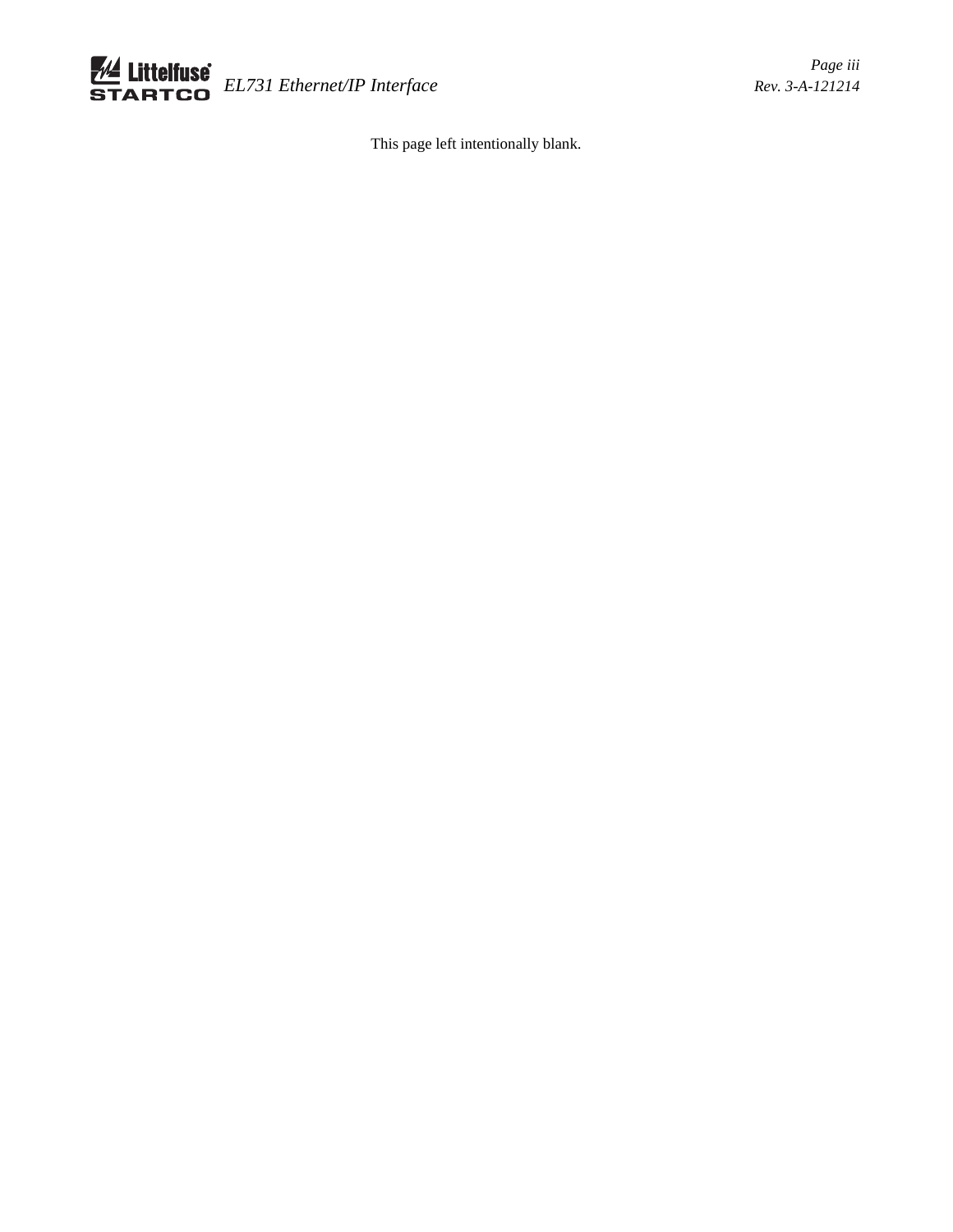

## **1. GENERAL**

 This document describes the AC700-CUA-03 Communications Upgrade Adapter Ethernet/IP features supported by the EL731. The adapter has a built-in webpage.

 The adapter allows uploading custom web pages to access and display data.

#### **2. INSTALLATION**

Before installing the adapter, note its MAC ID.

 To field-install an AC700-CUA Communications Upgrade Adapter, disconnect the EL731 supply voltage, remove the adapter-access cover, insert the adapter, and retain with the supplied screws. Apply the supply voltage.

## **3. ETHERNET/IP CONFIGURATION**

#### **3.1 CONFIGURATION SOFTWARE**

 With the communications module installed, a standard RJ45 network cable can be used to connect the EL731 to an Ethernet/IP network. If connecting directly to a computer, the use of a router is recommended.Set the IP address using the IP Config software available at www.littelfuse.com/protectionrelays. The software requires Microsoft Windows operating system. The Ethernet interface supports 10/100-Mbit, full- or halfduplex operation.

 All module addresses for connected Anybus modules will be displayed. The MAC address displayed on the adapter is used to identify a specific EL731.

### **3.2 LED INDICATION**



FIGURE 3.1 LED Indicators.

|  | TABLE 3.1 NS - NETWORK STATUS LED |
|--|-----------------------------------|
|--|-----------------------------------|

| <b>STATE</b>          | <b>DESCRIPTION</b>             |
|-----------------------|--------------------------------|
| Steady Off            | No Power Or No IP Address      |
| <b>Steady Green</b>   | Module Is In Process Active Or |
|                       | <b>Idle State</b>              |
| <b>Flashing Green</b> | <b>Waiting For Connections</b> |
| Flashing Red          | Process Active Timeout         |
| <b>Steady Red</b>     | Duplicate IP Address, Or FATAL |
|                       | Event                          |

**NOTE:** A test sequence is performed on this LED during startup.

TABLE 3.2 MS - MODULE STATUS LED

| <b>STATE</b>        | <b>DESCRIPTION</b>                                                   |
|---------------------|----------------------------------------------------------------------|
| Steady Off          | No Power                                                             |
| <b>Steady Green</b> | Normal Operation                                                     |
| <b>Flashing Red</b> | Minor Fault In Diagnostic Object;                                    |
|                     | IP Conflict                                                          |
| <b>Steady Red</b>   | Major Fault; Module Is In State<br><b>EXCEPTION</b> (or FATAL Event) |

**NOTE:** A test sequence is performed on this LED during startup.

#### TABLE 3.3 LINK - LINK/ACTIVITY LED

| <b>STATE</b>                      | DESCRIPTION                              |
|-----------------------------------|------------------------------------------|
| Steady Off<br><b>Steady Green</b> | No Link, No Activity<br>Link Established |
| <b>Flickering Green</b>           | Activity                                 |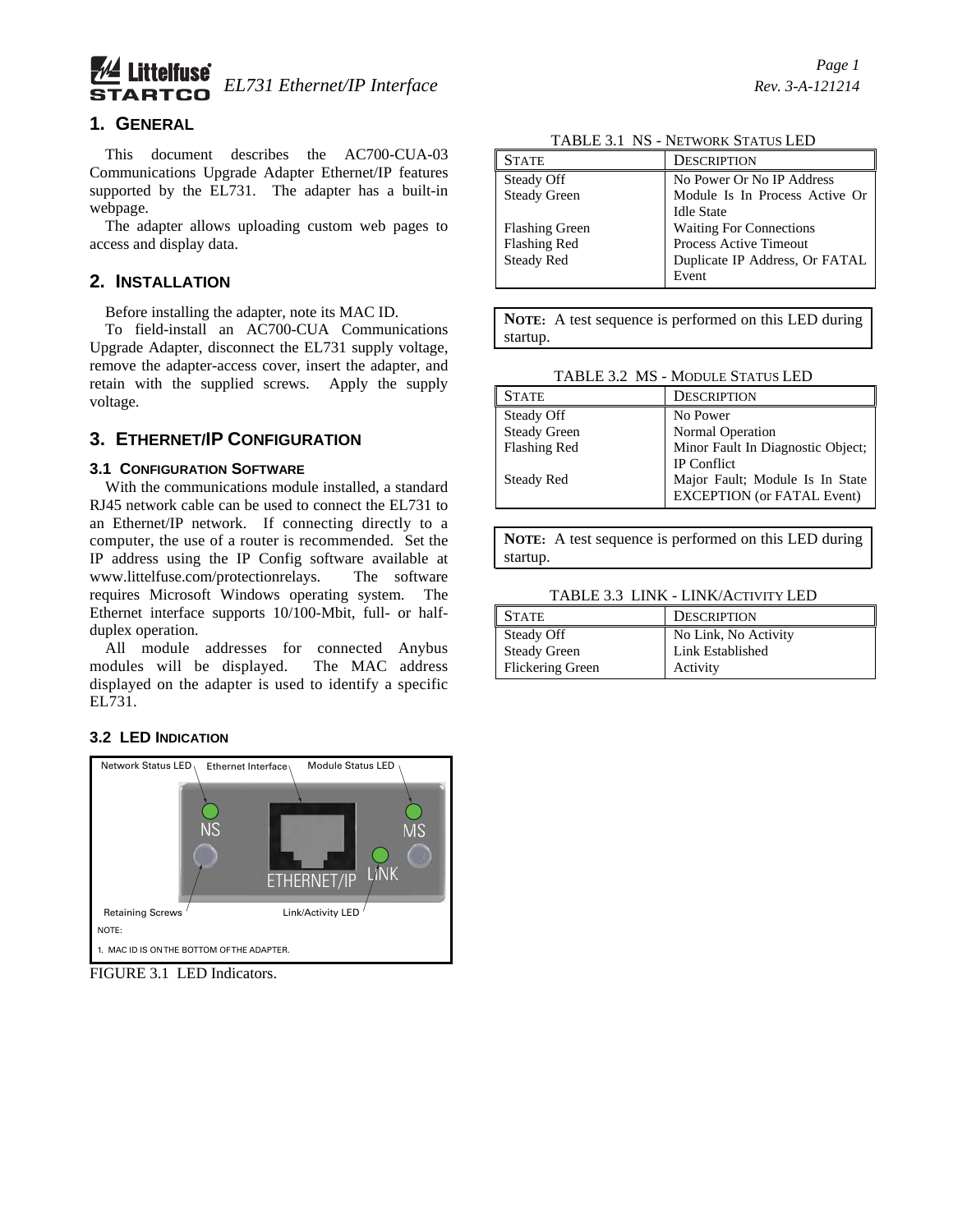

## **4. CLASSES**

#### **Table 4.1 Assembly Class (4), Instance (0) Attributes**

| ATTRIBUTE<br><b>NUMBER</b> | ATTRIBUTE<br>NAME | <b>SERVICES</b>      | <b>DESCRIPTION</b>       | DEFAULT,<br>MINIMUM.<br><b>MAXIMUM</b> | <b>DATA</b><br>TYPE |
|----------------------------|-------------------|----------------------|--------------------------|----------------------------------------|---------------------|
| 0x01                       | Revision          | Get Attribute Single | Revision of this object. | 1, 1, 1                                | UINT                |

#### **Table 4.2 Assembly Class (4), Instance (100), Attribute (3)**

| <b>BYTE</b> | <b>DESCRIPTION</b> | <b>TYPE</b>    |
|-------------|--------------------|----------------|
|             | <b>Trip State</b>  | T <sub>1</sub> |
|             |                    |                |
|             | <b>Alarm State</b> | $T = 1$        |
|             |                    |                |

#### **Table 4.3 Assembly Class (4), Instance (150), Attribute (3)**

| Byte | <b>DESCRIPTION</b> | TvPE           |
|------|--------------------|----------------|
|      | CT1 Enable         | $\mathbf{m}$   |
|      | Command Register   | TT1            |
|      | CT2 Enable         | $\mathbf{m}$   |
|      | Command Register   | T <sub>1</sub> |

#### **Table 4.4 Application Data Class (162), Instance (0) Attributes**

| ATTRIBUTE<br><b>NUMBER</b> | <b>ATTRIBUTE</b><br><b>NAME</b> | <b>SERCVIES</b> | <b>VALUE</b> | DATA<br><b>TYPE</b> |
|----------------------------|---------------------------------|-----------------|--------------|---------------------|
|                            | Revision                        | Get             |              | UINT                |
|                            | Max Instance                    | Get             |              | UINT                |
|                            | Number Of Instances             | Get             |              | UINT                |

#### **Table 4.5 Application Data Class (162)**

| <b>INSTANCE</b><br><b>NUMBER</b> | <b>ATTRIBUTE 1</b><br><b>NAME</b> | <b>ATTRIBUTE 2</b><br><b>DATA TYPE</b> | <b>ATTRIBUTE 3</b><br><b>NUMBER OF</b><br><b>ELEMENTS</b> | <b>ATTRIBUTE 4</b><br><b>SERVICES</b> | <b>ATTRIBUTE 5</b><br><b>VALUE</b> |
|----------------------------------|-----------------------------------|----------------------------------------|-----------------------------------------------------------|---------------------------------------|------------------------------------|
|                                  | Model Code                        | UINT16                                 |                                                           | Get                                   | T1                                 |
| $\overline{c}$                   | <b>Firmware Revision</b>          | UINT <sub>16</sub>                     |                                                           | Get                                   | T1                                 |
| 3                                | <b>Serial Number</b>              | UINT32                                 |                                                           | Get                                   | T2                                 |
| $\overline{4}$                   | Model Option                      | UINT32                                 |                                                           | Get                                   | T <sub>2</sub>                     |
| 5                                | Reserved                          |                                        |                                                           | Get                                   |                                    |
| 6                                | CT1 Enable                        | UINT16                                 |                                                           | Get/Set                               | T <sub>3</sub>                     |
| $\overline{7}$                   | CT1 Primary Turns                 | UINT <sub>16</sub>                     |                                                           | Get/Set                               | T1                                 |
| 8                                | CT1 Trip Time                     | UINT32                                 |                                                           | Get/Set                               | T <sub>2</sub>                     |
| 9                                | CT1 Trip Level                    | UINT32                                 |                                                           | Get/Set                               | T <sub>2</sub>                     |
| 10                               | Reserved                          |                                        |                                                           | Get                                   |                                    |
| 11                               | CT1 Alarm Level                   | <b>UINT32</b>                          |                                                           | Get/Set                               | $\overline{T2}$                    |
| 12                               | CT1 Calibrate                     | UINT <sub>16</sub>                     |                                                           | Set                                   | T <sub>4</sub>                     |
| 13                               | Reserved                          |                                        |                                                           | Get                                   |                                    |
| 14                               | Reserved                          |                                        |                                                           | Get                                   |                                    |
| 15                               | CT2 Enable                        | UINT16                                 |                                                           | Get/Set                               | T <sub>3</sub>                     |
| 16                               | CT2 Primary Turns                 | UINT <sub>16</sub>                     |                                                           | Get/Set                               | T1                                 |
| 17                               | CT2 Trip Time                     | UINT32                                 |                                                           | Get/Set                               | T <sub>2</sub>                     |
| 18                               | CT2 Trip Level                    | UINT32                                 |                                                           | Get/Set                               | T <sub>2</sub>                     |
| 19                               | Reserved                          |                                        |                                                           | Get                                   |                                    |
| 20                               | CT2 Alarm Level                   | <b>UINT32</b>                          |                                                           | Get/Set                               | T <sub>2</sub>                     |
| 21                               | CT2 Input Filter                  | UINT16                                 |                                                           | Get/Set                               | T <sub>5</sub>                     |
| 22                               | Reserved                          |                                        |                                                           | Get                                   |                                    |
| 23                               | Reserved                          |                                        |                                                           | Get                                   |                                    |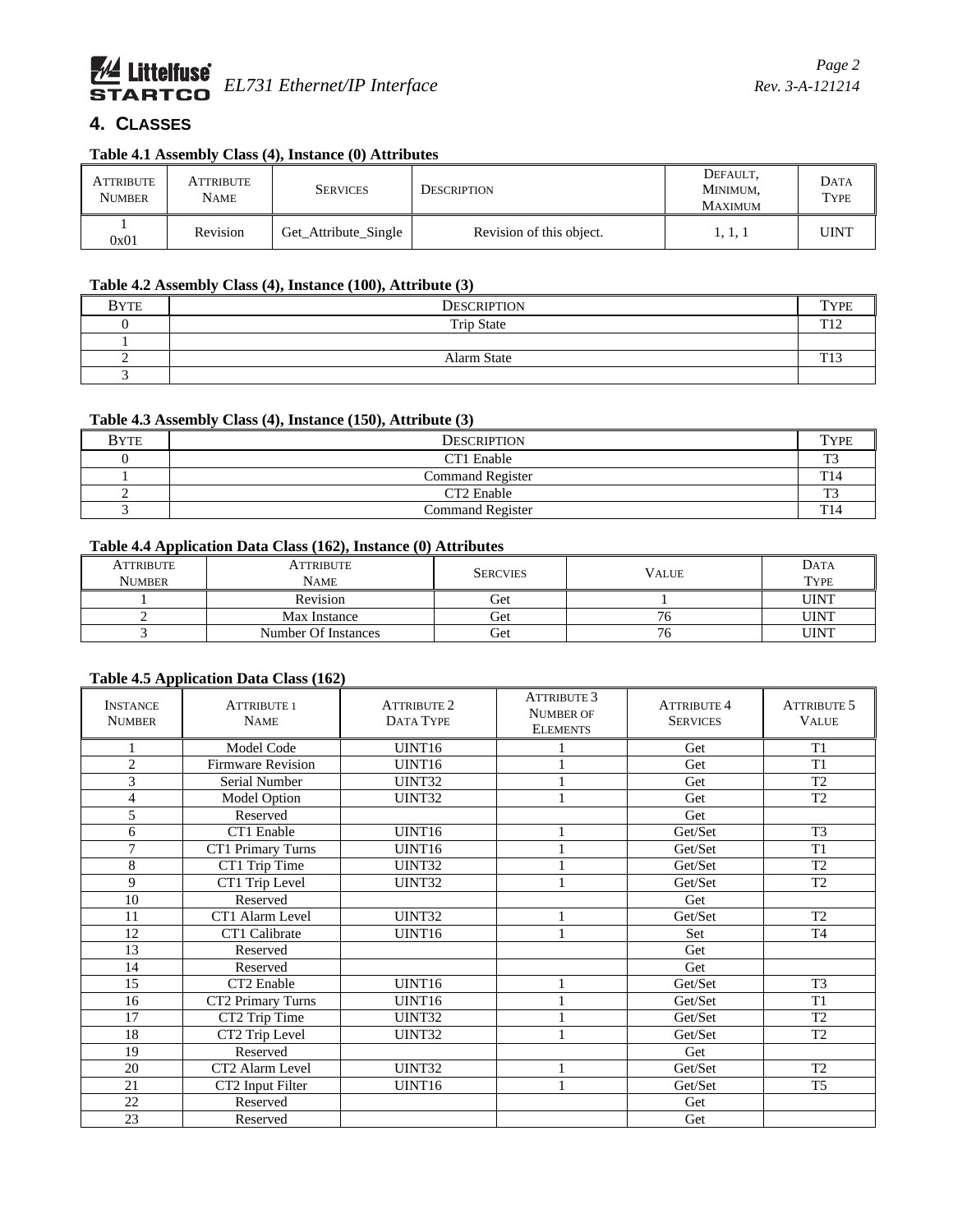

# **Table 4.5 Application Data Class (162) (continued)**

| <b>INSTANCE</b><br><b>NUMBER</b> | <b>ATTRIBUTE 1</b><br><b>NAME</b> | <b>ATTRIBUTE 2</b><br><b>DATA TYPE</b> | <b>ATTRIBUTE 3</b><br><b>NUMBER OF</b><br><b>ELEMENTS</b> | <b>ATTRIBUTE 4</b><br><b>SERVICES</b> | <b>ATTRIBUTE 5</b><br><b>VALUE</b> |
|----------------------------------|-----------------------------------|----------------------------------------|-----------------------------------------------------------|---------------------------------------|------------------------------------|
| 24                               | Reserved                          |                                        |                                                           | Get                                   |                                    |
| $\overline{25}$                  | Reserved                          |                                        |                                                           | Get                                   |                                    |
| $\overline{26}$                  | PTC Trip Action                   | UINT16                                 | 1                                                         | Get/Set                               | T <sub>3</sub>                     |
| $\overline{27}$                  | PTC Alarm Action                  | UINT16                                 | $\mathbf{1}$                                              | Get/Set                               | T <sub>3</sub>                     |
| 28                               | Reserved                          |                                        |                                                           | Get                                   |                                    |
| 29                               | Reserved                          |                                        |                                                           | Get                                   |                                    |
| 30                               | RTD Trip Action                   | UINT16                                 | 1                                                         | Get/Set                               | T <sub>3</sub>                     |
| 31                               | RTD Trip Level                    | UINT32                                 | $\mathbf{1}$                                              | Get/Set                               | T <sub>2</sub>                     |
| $\overline{32}$                  | RTD Alarm Action                  | UINT16                                 | 1                                                         | Get/Set                               | T <sub>3</sub>                     |
| $\overline{33}$                  | RTD Alarm Level                   | UINT32                                 | $\mathbf{1}$                                              | Get/Set                               | T <sub>2</sub>                     |
| $\overline{34}$                  | Reserved                          |                                        |                                                           | Get                                   |                                    |
| 35                               | Reserved                          |                                        |                                                           | Get                                   |                                    |
| 36                               | Relay 1 Function                  | UINT16                                 | 1                                                         | Get/Set                               | T <sub>6</sub>                     |
| 37                               | Relay 1 Mode                      | UINT16                                 | $\mathbf{1}$                                              | Get/Set                               | T7                                 |
| $\overline{38}$                  | Relay 2 Function                  | UINT16                                 | $\mathbf{1}$                                              | Get/Set                               | T <sub>6</sub>                     |
| 39                               | Relay 2 Mode                      | UINT16                                 | $\mathbf{1}$                                              | Get/Set                               | T <sub>7</sub>                     |
| 40                               | Relay 3 Function                  | UINT16                                 | $\mathbf{1}$                                              | Get/Set                               | T <sub>6</sub>                     |
| 41                               | Relay 3 Mode                      | UINT32                                 | 1                                                         | Get/Set                               | T7                                 |
| 42                               | Reserved                          |                                        |                                                           | Get                                   |                                    |
| $\overline{43}$                  | Reserved                          |                                        |                                                           | Get                                   |                                    |
| 44                               | Analog Out CT Select              | UINT16                                 | $\mathbf{1}$                                              | Get/Set                               | T <sub>8</sub>                     |
| 45                               | Analog % Select                   | UINT16                                 | $\mathbf{1}$                                              | Get/Set                               | T <sub>9</sub>                     |
| 46                               | <b>Output Filter</b>              | UINT16                                 | $\mathbf{1}$                                              | Get/Set                               | T <sub>3</sub>                     |
| 47                               | Reserved                          |                                        |                                                           | Get                                   |                                    |
| 48                               | Reserved                          |                                        |                                                           | Get                                   |                                    |
| 49                               | Temp. Sensor                      | UINT16                                 | 1                                                         | Get/Set                               | T <sub>10</sub>                    |
| 50                               | Reserved                          |                                        |                                                           | Get                                   |                                    |
| 51                               | Reserved                          |                                        |                                                           | Get                                   |                                    |
| 52                               | Display Filter                    | UINT16                                 | $\mathbf{1}$                                              | Get/Set                               | T <sub>3</sub>                     |
| $\overline{53}$                  | Reserved                          |                                        |                                                           | Get                                   |                                    |
| 54                               | Reserved                          |                                        |                                                           | Get                                   |                                    |
| $\overline{55}$                  | CT1 Current                       | SINT32                                 | $\mathbf{1}$                                              | Get                                   | T11                                |
| 56                               | CT2 Current                       | SINT32                                 | $\mathbf{1}$                                              | Get                                   | T11                                |
| 57                               | <b>Full Current</b>               | SINT32                                 | 1                                                         | Get                                   | T11                                |
| 58                               | Internal Temp.                    | SINT32                                 | $\mathbf{1}$                                              | Get                                   | T11                                |
| $\overline{59}$                  | PTC Temp.                         | SINT32                                 | $\mathbf{1}$                                              | Get                                   | T11                                |
| 60                               | <b>RTD</b> Temperature            | SINT32                                 | $\mathbf{1}$                                              | Get                                   | <b>T11</b>                         |
| 61                               | Reserved                          |                                        |                                                           | Get                                   |                                    |
| 62                               | Reserved                          |                                        |                                                           | Get                                   |                                    |
| 63                               | <b>Clear Counters</b>             | UINT16                                 | 1                                                         | Set                                   | $\operatorname{T4}$                |
| 64                               | <b>Load Defaults</b>              | UINT16                                 | $\mathbf{1}$                                              | Set                                   | <b>T4</b>                          |
| $\overline{65}$                  | <b>Restart System</b>             | UINT16                                 | $\mathbf{1}$                                              | Set                                   | T <sub>4</sub>                     |
| 66                               | Reserved                          |                                        |                                                           | Get                                   |                                    |
| 67                               | Reserved                          |                                        |                                                           | Get                                   |                                    |
| 68                               | Trip State                        | UINT16                                 | $\mathbf{1}$                                              | Get                                   | T12                                |
| $\overline{69}$                  | Alarm State                       | UINT16                                 | $\mathbf{1}$                                              | Get                                   | $\overline{T13}$                   |
| $\overline{70}$                  | Trip Counter                      | UINT16                                 | $\mathbf{1}$                                              | Get                                   | $\overline{T1}$                    |
| 71                               | Alarm Counter                     | UINT16                                 | $\mathbf{1}$                                              | Get                                   | $\overline{T1}$                    |
| $\overline{72}$                  | <b>System Uptime</b>              | UINT32                                 | $\mathbf{1}$                                              | Get                                   | $\overline{T2}$                    |
| 73                               | Reserved                          |                                        |                                                           | Get                                   |                                    |
| 74                               | Reserved                          |                                        |                                                           | Get                                   |                                    |
| $\overline{75}$                  | Running Time (s)                  | UINT32                                 | 1                                                         | Get                                   | T2                                 |
| 76                               | <b>External Reset</b>             | UINT16                                 | $\mathbf{1}$                                              | Set                                   | T <sub>4</sub>                     |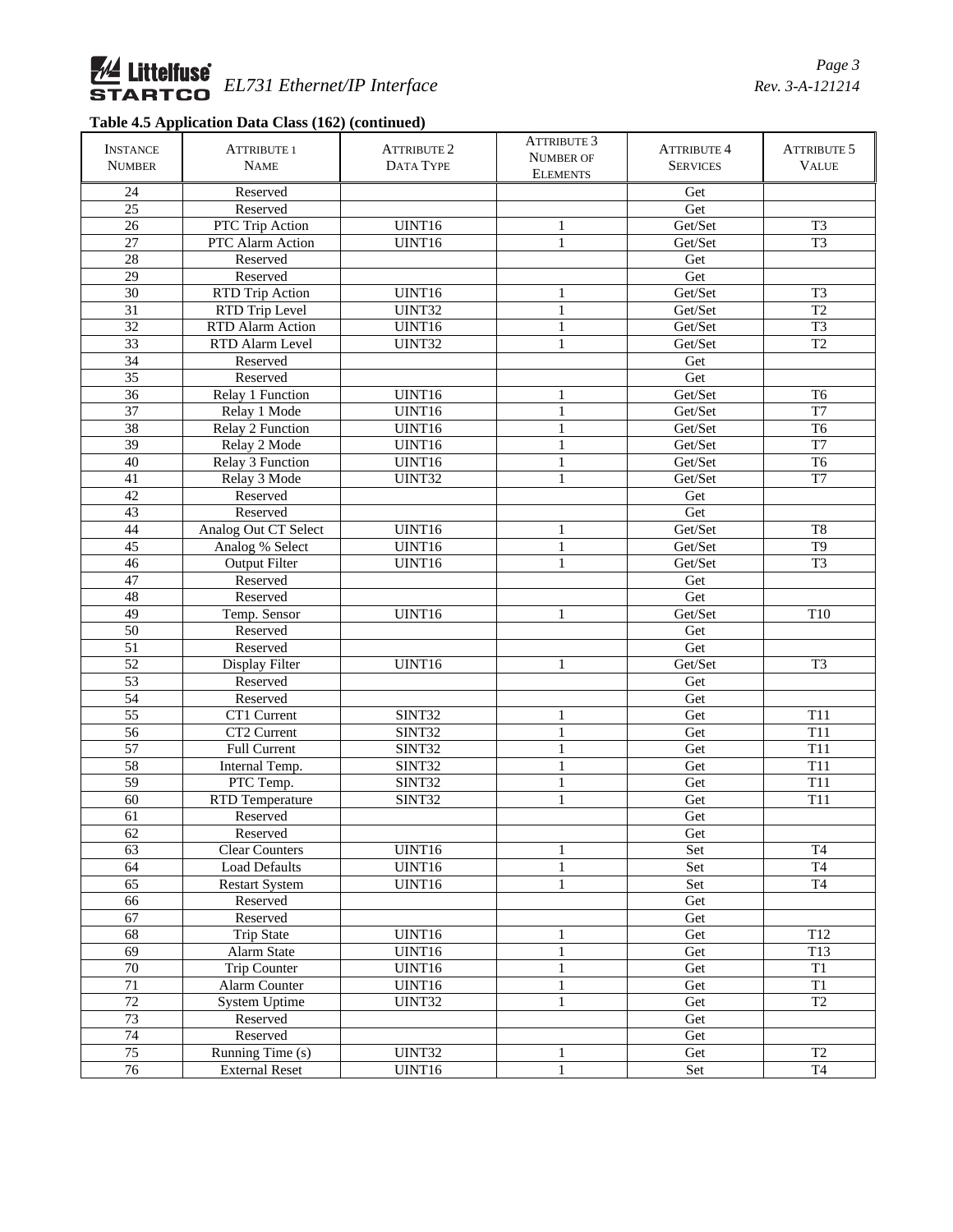# **Table 4.6 Attribute Data Types**

| <b>ATTRIBUTE</b> | <b>TYPE</b>                                                                                                                                                                                                                 |
|------------------|-----------------------------------------------------------------------------------------------------------------------------------------------------------------------------------------------------------------------------|
|                  | <b>Short String</b>                                                                                                                                                                                                         |
| 2                | <b>USINT</b><br>$0 = Boolean$<br>$1 =$ Signed 8 Bit Integer<br>$2 =$ Signed 16 Bit Integer<br>$3 =$ Signed 32 Bit Integer<br>$4 =$ Unsigned 8 Bit Integer<br>$5 =$ Unsigned 16 Bit Integer<br>$6 =$ Unsigned 32 Bit Integer |
|                  | <b>USINT</b>                                                                                                                                                                                                                |
| 4                | <b>USINT</b>                                                                                                                                                                                                                |
|                  | Type is defined by Attribute 2.                                                                                                                                                                                             |

### **Table 4.7 Attribute 5 Data Format**

| <b>TYPE</b>         | <b>DESCRIPTION</b>                                          |
|---------------------|-------------------------------------------------------------|
| $\overline{T1}$     | 16-Bit Integer                                              |
| T2                  | 32-Bit Unsigned Integer                                     |
| T <sub>3</sub>      | $0 = Disable$                                               |
|                     | $1 =$ Enable                                                |
| $\operatorname{T4}$ | Command                                                     |
|                     | $1 =$ Send Command                                          |
|                     | CT2 Input Filter                                            |
| T <sub>5</sub>      | $0 = None$                                                  |
|                     | $1 = Full Range$                                            |
|                     | $2 = 90$ Hz Low Pass                                        |
|                     | $3 = 190$ Hz High Pass                                      |
|                     | $4 = 3$ kHz Low Pass                                        |
|                     | <b>Relay Functions</b>                                      |
|                     | $0 =$ Trip                                                  |
| T <sub>6</sub>      | $1 =$ Alarm<br>$2 = Watchdog$                               |
|                     | $3$ = Current                                               |
|                     | Relay Mode                                                  |
| T7                  | $0 = Non-Fail-Safe$                                         |
|                     | $1 =$ Fail-Safe                                             |
|                     | Analog Out CT Select                                        |
|                     | $0 = CT1$                                                   |
| T <sub>8</sub>      | $1 = CT2$                                                   |
|                     | $2 = Both CT's$                                             |
|                     | Analog % Level                                              |
| T <sub>9</sub>      | $0 = 0 - 5A$ Normal Mode                                    |
|                     | $1 = 0$ – Trip Level (% Trip Level Mode)                    |
|                     | Temp. Sensor                                                |
| T <sub>10</sub>     | $0 = Disabled$                                              |
|                     | $1 =$ RTD Sensor                                            |
|                     | $2 = PTC$ Sensor                                            |
| $\overline{T11}$    | 32-Bit Signed Integer, (High) Bits 3116, (Low) Bits 150     |
|                     | <b>Trip Status</b>                                          |
|                     | Bit $\hat{0}$ : 1 = System Running                          |
|                     | Bit1: $1 = Trip$ Current CT1                                |
|                     | Bit2: $1 =$ Trip Current CT2                                |
|                     | Bit3: $1 =$ Trip User Test                                  |
|                     | Bit4: $1 =$ Trip CT1 Detect                                 |
| T <sub>12</sub>     | Bit5: $1 =$ Trip CT2 Detect<br>Bit6: $1 =$ Trip NVRAM Error |
|                     | Bit7: $1 =$ Calibrate                                       |
|                     | Bit8: $1 =$ Calibrate Init.                                 |
|                     | Bit9: $1 =$ Trip Calibrate                                  |
|                     | Bit10: $1 =$ Trip PTC Sensor                                |
|                     | Bit11: $1 =$ Trip RTD Sensor                                |
|                     | Bit12: $1 = System Disabeled$                               |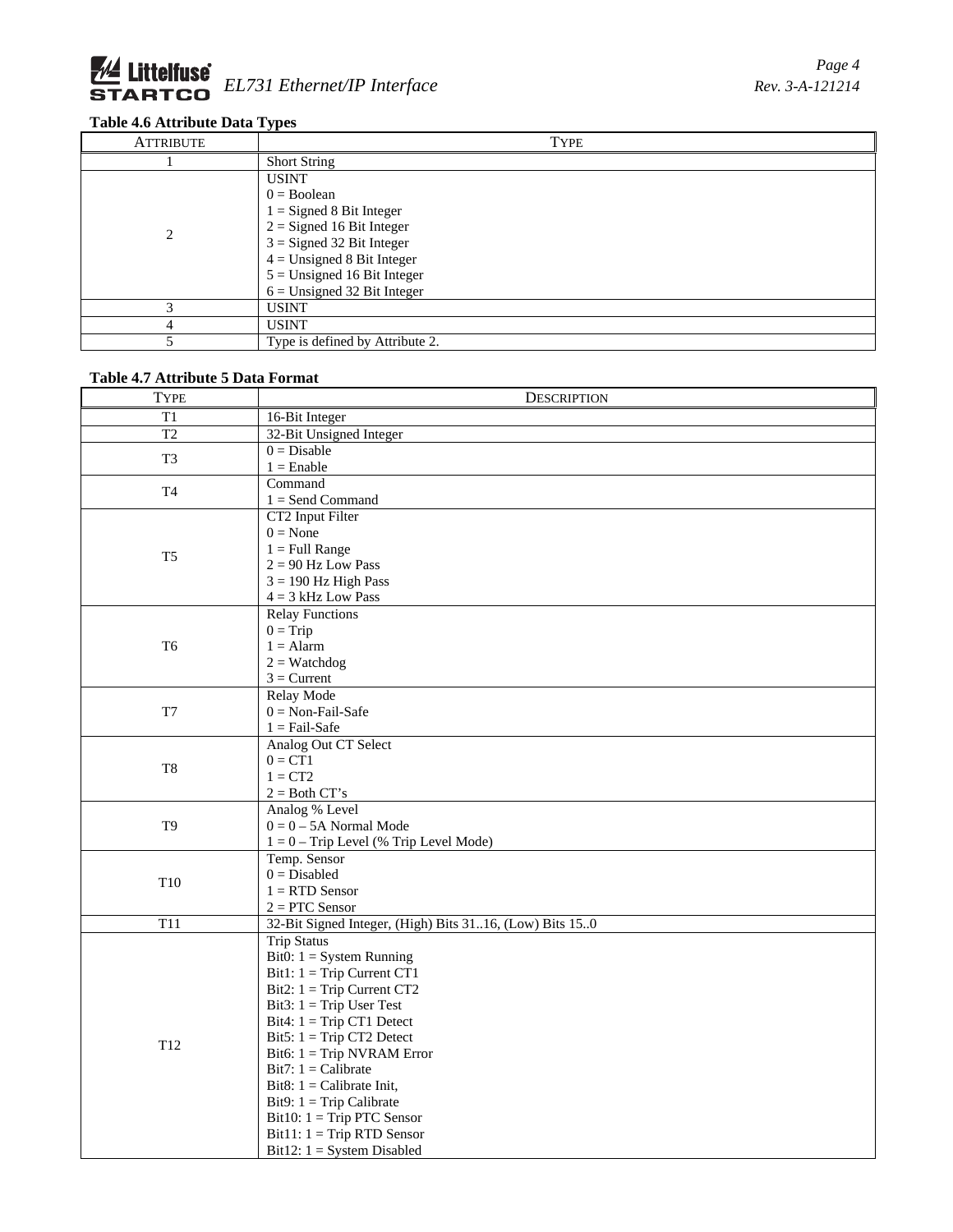

| <b>TYPE</b>     | <b>DESCRIPTION</b>                                                                                                                                                                    |
|-----------------|---------------------------------------------------------------------------------------------------------------------------------------------------------------------------------------|
| T <sub>13</sub> | <b>Alarm Status</b><br>$Bit0: 1 = No$ Alarms<br>$Bit1: 1 = CT1$ Current<br>Bit2: $1 = CT2$ Current<br>Bit3: $1 = PTC$ Sensor<br>$Bit4:1 = RTD$ Sensor<br>Bit5: $1 = System Disabeled$ |
| T <sub>14</sub> | Command Register: Sends Command When Charged From 0 to 3                                                                                                                              |